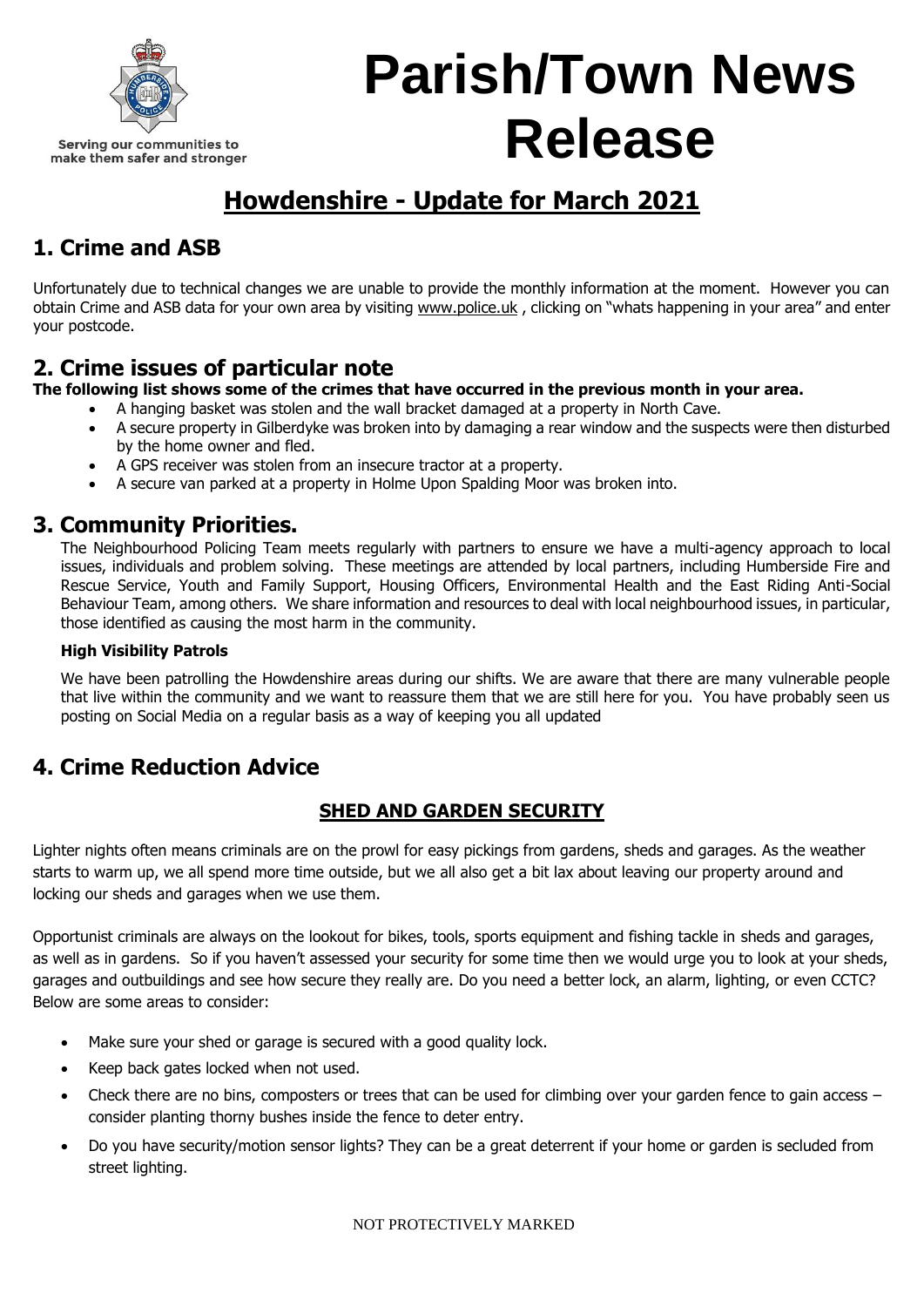

# **Parish/Town News Release**

- Loop a strong chain through the handles of your garden tools and connect the ends with a strong padlock. If possible, fix a large metal eyelet to part of the shed frame and loop the chain through it. Alternatively consider installing a lockable storage cupboard within your shed/garage to store valuable items in, as this will also form a second line of defence to thieves.
- As well as protecting property in sheds and garages people can also stop thieves stealing plants by using heavy plant pots which will be less desirable to walk off with.
- Many shed windows are never used, if this is the case why not screw them shut. Fitting mesh or steel bars across the window from the inside allows light to enter but means the thief has to go to a lot of trouble to remove them. Replace broken glass with laminated glass.
- If you have a household alarm consider extending it to cover your outbuildings or fit a bespoke shed/garage alarm.
- Check your home contents policy to see if you are covered in the event of a break-in.
- If you have an expensive bicycle or motorbike, make sure you have a good quality lock securing it when it is not being used.
- For reference record a description and add photographs of your cycles, golf clubs, fishing equipment, tools and any other valuable property free on [www.immobilise.com](http://www.immobilise.com/) .
- Consider marking your property too using a visible permanent marker (eg waterproof paint, engraving or permanent marker pen) or if you prefer an invisible marker (UV pens etc). It is recommended that you put your postcode prefixed with the number of your address, this allows any recovered stolen goods to be identified and returned to the owner.

## **5. News and Appeals**

#### **The Rural Task Force**

Another vehicle seized under the Hunting Act on the 10<sup>th</sup> February following reports of hare coursing in the South Dalton and Holme Upon Spalding Moor areas. The occupants have been reported for wildlife offences and breaches of covid legislation.



### • **Protecting our local wildlife**

On Wednesday 17 February three men were arrested on suspicion of hunting with dogs when they were reported by a resident near Gribthorpe (near Bubwith, north of Howden).

This initial report came from a local resident however was quickly disseminated around the Farmwatch community in the area. Our Rural Task Force was sent to action with one of our four Rural Task Force officers, PC Kevin Jones first to respond co-ordinating the incident with further support from the Farmwatch community, neighbourhood/patrol and traffic officers.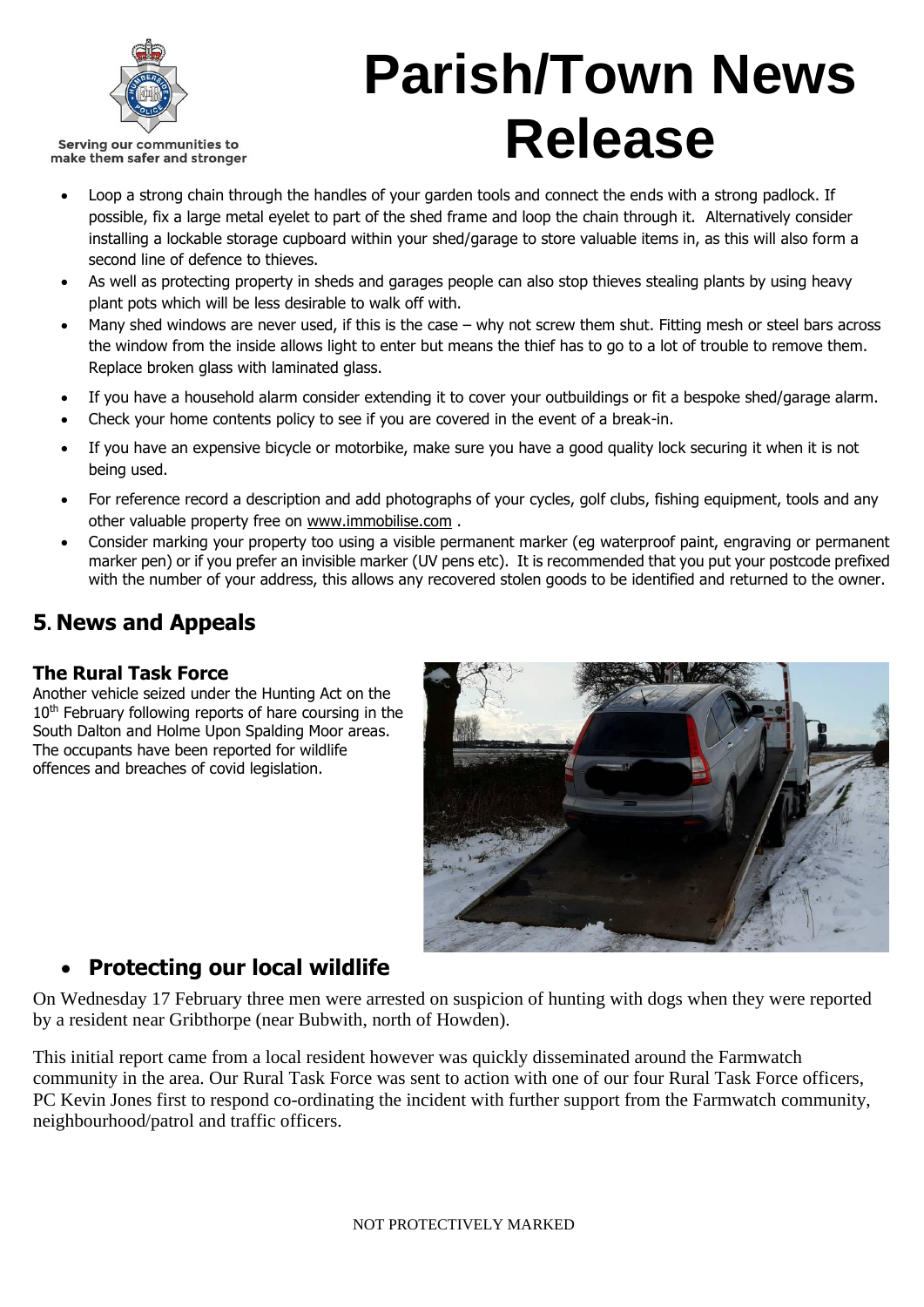



The regional Air Support NPAS21 helicopter came to assist with the search for the offenders and assisted in detaining two suspects and the NPAS84 fixed wing plane also assisted to detain the final, third, suspect

With the Farmwatch community members passing regular updates and assisting officers on the ground with movement across land this was truly a joint effort that resulted in not only the arrest of the three men but the seizure of a VW Caddy van and three dogs were also seized under the Hunting Act

The men have been questioned and released under investigation as our enquiries continue.

Sergeant Jones continued, "We thank the local community and members of Farmwatch who assisted us during this incident.

"Being a key part of Farmwatch allows us to have eyes and ears in some of our remote locations and we will continue to grow on this partnership work within our farming community to assist with the disruption of rural, wildlife and heritage crime.

"Throughout the winter months we have had some good results with seven men due to appear in court on charges of hare coursing on land at Wetwang on 4 October, Rotsea (near Cranswick) on 1 November and Nafferton on 15 November.

"These results send a clear message to those who are thinking about coming into the East Riding of Yorkshire to commit wildlife crime. We will take positive action on every occasion, and will look at utilising all the available legislation to prevent, deter and prosecute those who decide to engage in criminality around our countryside and to protect our rural community.

"Wherever we have the evidence we will prosecute offenders and we welcome the help of our rural communities in letting us know of incidents in their area. If people see anything suspicious they should always call 101 to report their concern to us."

#RuralTaskForce #TeamWork #TogtherAgainstRuralCrime

#### • **Fears over dog thefts- East Riding of Yorkshire**

We are acutely aware of the fear of dog owners after a number of social media posts about thefts in our area. Many of our officers and staff are dog owners and they are very much part of our families too. We understand that nationally there are increased reports of dogs being taken but we are thankfully not seeing a rise in our area. The number of dog thefts reported to us in our area remains low.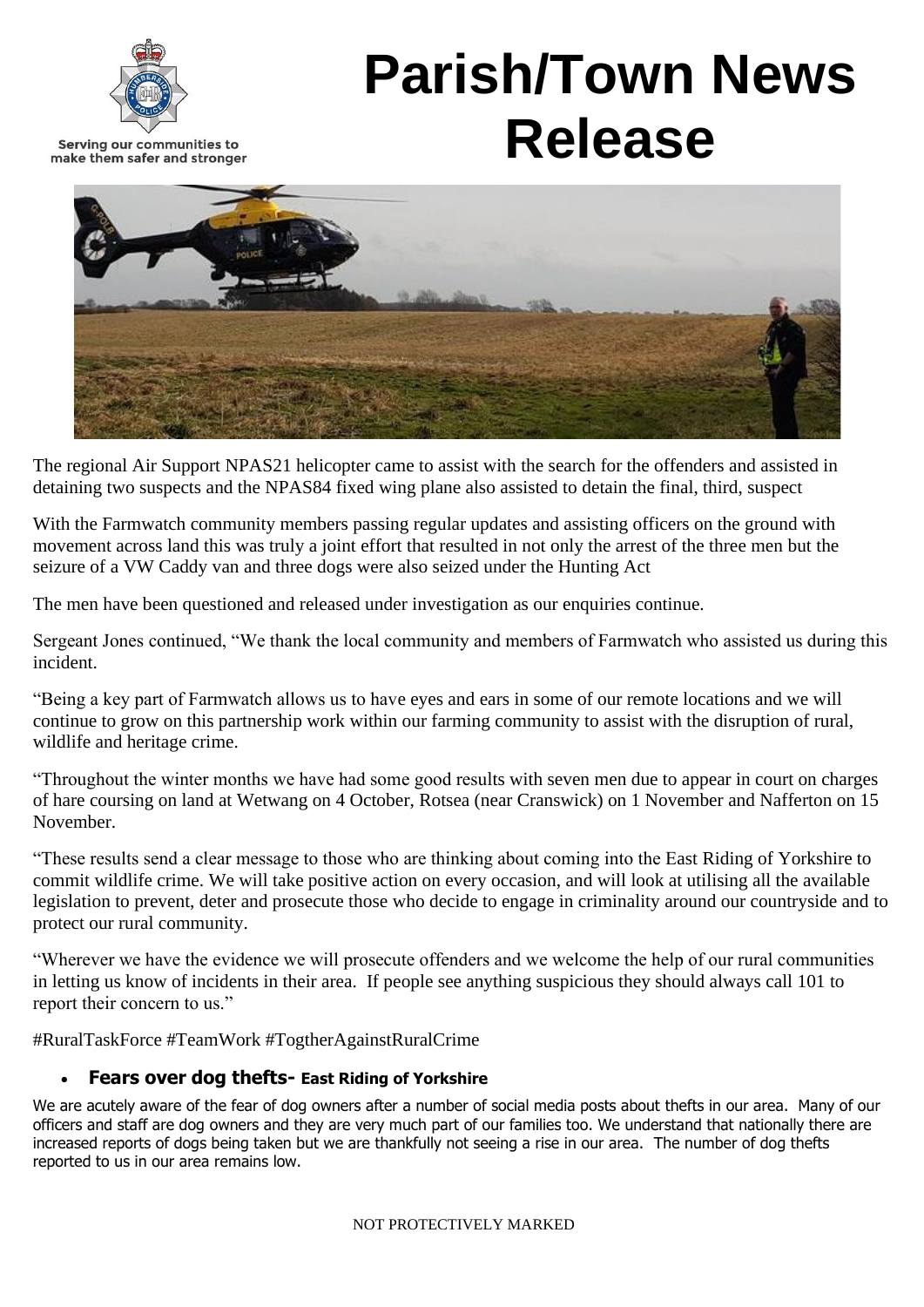

## **Parish/Town News Release**

We would, however, advise people to continue to be vigilant and report any suspicious activity.

The theft or loss of a dog is a very traumatic experience for any owner and if it is reported to us we will act to try and locate the dog and fully investigate the theft.

We would always ask for people to take some basic crime prevention measures to protect their own dogs too.

- If your dog is kennelled outside please ensure these are secure and locked and install CCTV to monitor your property if at all possible
- If you are out with your dog please keep it under full and proper control and in sight
- Avoid leaving your pet tied up in a public place and outside shops
- Keep your garden and property secure to prevent access to a garden where a dog may be free to roam.
- Make sure their pet is microchipped in accordance with the law.
- Report any suspicious activity to the police, if you see people checking out properties please call us to report your concerns.

We encourage people to join their local dog community Facebook pages the power of social media can really help when a dog goes missing, together we can help reunite pets with their owners. In the East Riding of Yorkshire in 2020 there were eight dog thefts reported, seven in 2019 and 15 in 2018.

We take all reports of dog thefts seriously and would ask everyone to report any suspicious activity to us to help us prevent thefts and keep our communities safe. If you see anything suspicious please report your concerns to us on our nonemergency number 101

#### **CrimeStoppers -Tackling Organised Immigration Crime together.**

In response to Operation Melrose, which sought justice for the 39 migrants found dead in the back of a refrigerated lorry in 2019, **CrimeStoppers** is launching a nationwide organised immigration campaign in partnership with the UK government who, in the last year, have convicted 59 individuals for people smuggling offences and handed down over 142 years in prison time.

CrimeStoppers is an independent charity that gives people the power to speak up and stop crime, 100% anonymously, by phone (0800 555 111) and online(crimestoppers-uk.org), 24/7, 365 days a year. For further information about the campaign please go to their website: crimestoppers-uk.org